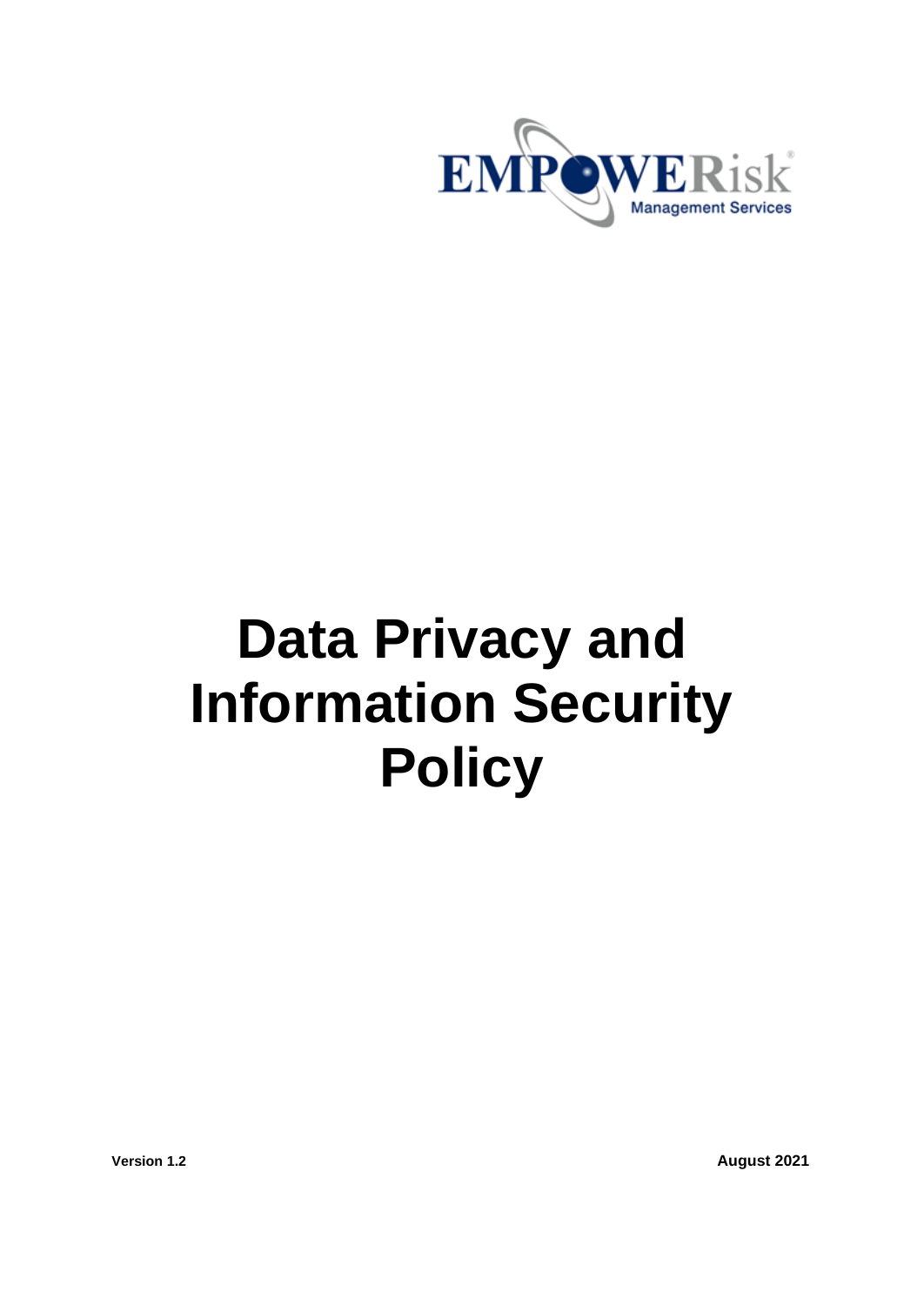# **Data Privacy and Information Security Policy**

# **1. Introduction**

**Data privacy** is the rights and obligations of individuals and organisations with respect to the collection, use, retention and disclosure of personal information.

**Information security** is the protecting measures implemented by an organisation to protect the integrity of such data and information within that organisation from a wide range of threats in order to adhere to applicable legislation and to ensure business continuity, minimise business risk and optimise returns on investment.

#### **2. Preamble**

Data privacy and Information security is an integral component of the Risk Management structure of EMPOWERisk Management Services (Pty) Ltd, hereinafter referred to as the "Company".

The Company has an obligation to ensure appropriate security for all Information Technology (IT) systems (data, equipment and processes) and personal information that it owns and/or controls on behalf of other responsible parties.

Appropriate levels of security will be determined by a risk assessment, i.e., assessment of threats to, impacts on and vulnerabilities of IT systems and information and the likelihood of their occurrence.

The need for data privacy and information security is driven by the following:

- a. Legal, statutory, regulatory and contractual obligations;
- b. Risk assessment;
- c. Operational principles, objectives and requirements for information systems that the Company has defined or developed.

# **3. Policy application**

This policy will apply to:

- a. The Company;
- b. Any joint ventures, and/or other business organisations that are owned or controlled by the Company who receive or process personal information for, or on behalf of the Company;
- c. The employees and independent contractors of the Company; and
- d. Personal information of external data subjects and data owners processed and/or stored by the Company, as well as the personal information of Company personnel.

# **4. Policy scope**

The policy will be promulgated to include the following domains and frameworks:

**© Copyright reserved in favour of EMPOWERisk Management Services (Pty) Ltd**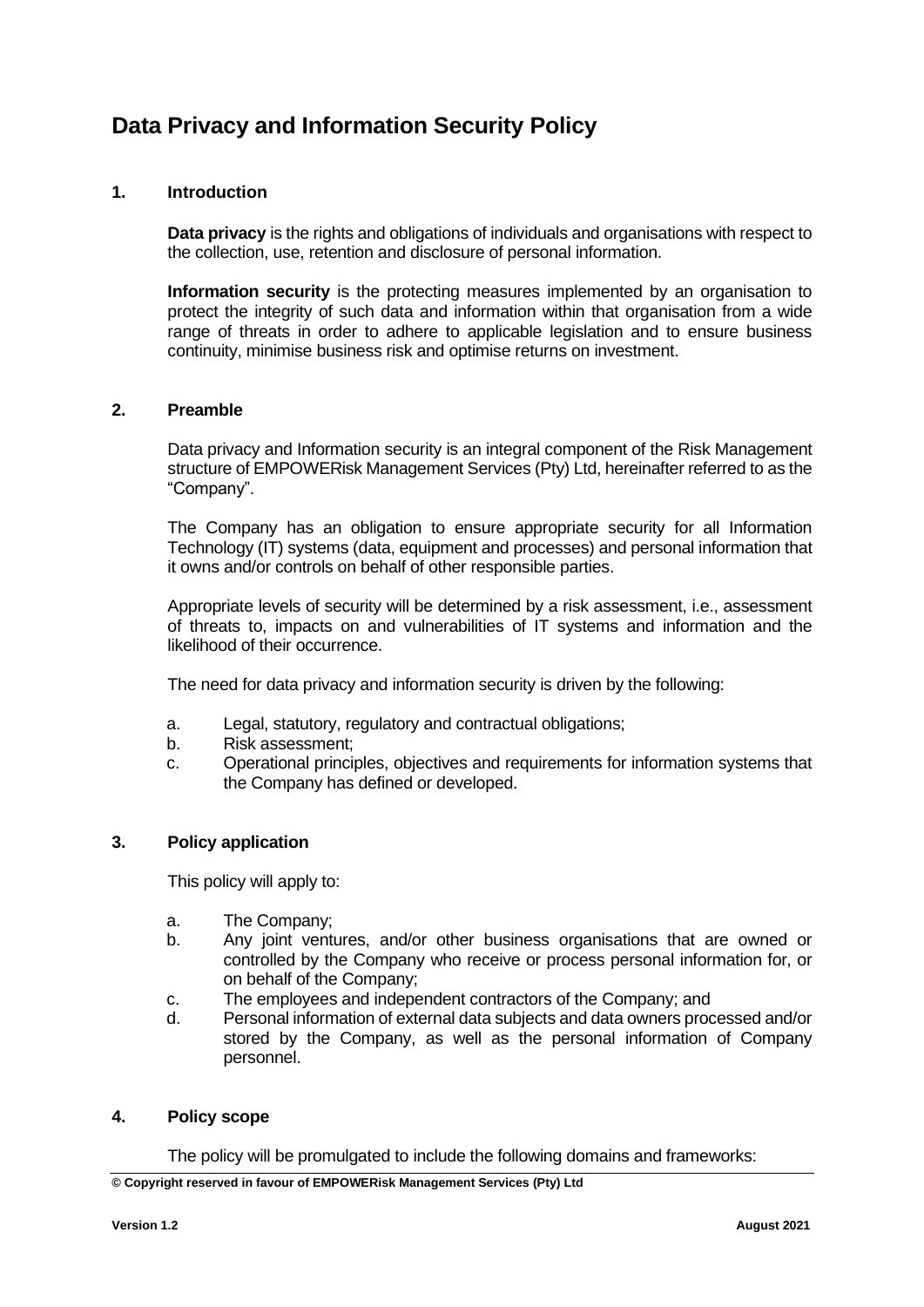# **4.1 Logical security**

- a. **Data security** Inclusive of data privacy principles, confidentiality, criticality, integrity and intellectual property rights;
- b. **Communications security** Establishing network connections, flow control systems inclusive of firewalls, encryption, dial-up communications, telephone systems, electronic mail systems, downloaded data, internet connections and telecommuting arrangements;
- c. **Software security** Inclusive of system access control and password management; privilege control and logging; and
- d. **Software development and change control** Inclusive of change control processes for workstations; third party involvement; handling of viruses and worms and software development processes.

# **4.2 Physical security**

- a. **Physical access security** Inclusive of building and computer facilities access control; and
- b. **Computer location and environment** Inclusive of premises, emergency data centre premises and their construction, emergency power supply and equipment; alarm systems and contingency planning for emergency situations.

# **4.3 Managerial security**

- a. **Administrative security** Inclusive of user training and awareness; reporting of security problems and information security breach incidents; controls and risk assessment; outsourcing and third-party contracts;
- b. **Human Resource** Inclusive of a separate, but consequential human resources policy with alignment to relevant data privacy and information security principles and regulations, background checks, application and appointment procedures, qualifications and skills, disciplinary code and protection of personal information agreements; and
- c. **Business Continuity Management** Inclusive of a separate, but consequential business continuation and disaster recovery plan with contingency planning, testing of plans, identification and minimisation of business and information security risks.

# **5. Terms and definitions**

- a. **Asset**  anything that has value to the organisation.
- b. **Biometrics**  means a technique of personal identification that is based on physical, physiological or behavioural characterisation including blood typing, fingerprinting, DNA analysis, retinal scanning and voice recognition.
- c. **Consent**  means any voluntary, specific and informed expression of will in terms of which permission is given for the processing of personal information.
- d. **Control**  means of managing risk, including policies, procedures, guidelines, practices or organisational structures, which can be of administrative, technical, management, or legal nature (**Please note**: Control is also used as a synonym for safeguard or counter measure).
- e. **Data controller**  a mandated individual who decides on the manner and purpose for which personal information is processed.

**<sup>©</sup> Copyright reserved in favour of EMPOWERisk Management Services (Pty) Ltd**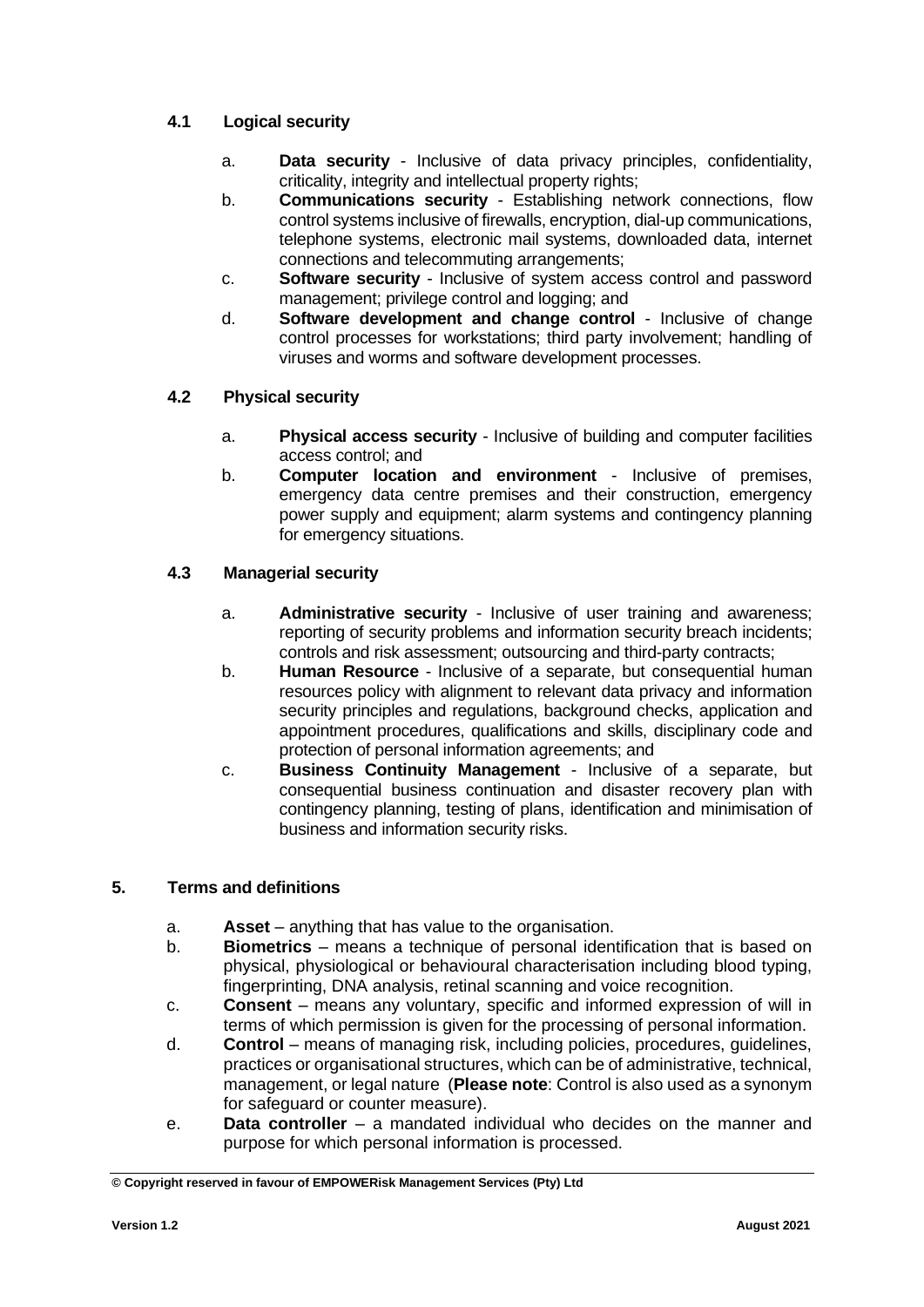- f. **Data owner** –for the purposes of this document, means the owner of personal information or data obtained by implicit or explicit consent of an individual (i.e. banking institutions).
- g. **Data privacy**  for the purposes of this document, data privacy is the act of securing personal data within an organisation by following good practice security procedures and implementing controls in order to confirm that personal data is secure.
- h. **Data subject**  the person or persons about whom personal information is collected, stored or processed.
- i. **Disclosure**  in general terms personal information is disclosed when it is released to parties outside the organisation. It does not include giving individuals information about themselves.
- j. **Guideline**  a description that clarifies what should be done and how, to achieve the objectives set out in policies.
- k. **IMC**  for purposes of this document, refers to the Information Management Committee of a private body.
- l. **Information Management Committee**  for the purposes of this document, means a decision-making structure in a private body to control, regulate and enforce Information Security policy requirements.
- m. **Information officer**  means the head or duly authorised person of a private body as contemplated in Section 1 of the Promotion of Access to Information Act of 2000.
- n. **Information processing facilities**  any information processing system, service or infrastructure, or the physical locations housing them.
- o. **Information security**  preservation of confidentiality, integrity and availability of information; in addition, other properties such as authenticity, accountability, nonrepudiation, and reliability can also be involved.
- p. **Information security event**  means an identified occurrence of a system, service or network that is indicating a possible breach of information security policy prescription, or failure of safeguards, or a previously unknown situation that may be security relevant.
- q. **Information security incident**  an information security incident is indicated by a single or series of unwanted or unexpected information security events that have a significant probability of compromising business operations and threatening information security.
- r. **Legal entity**  for the purposes of this document, the term legal entity is applied to any organisation within the same ownership chain as an organisation who processes a data owners' personal information and may include joint ventures (consolidated or unconsolidated), parent companies or any other organisation contracted by the data owner. All direct legal entities are required to adhere to the data owners' requirements for data privacy and information security.
- s. **Media**  any means of containment of data and information by way of, i.e. written documentation, compact disc (CD), digital video disc or digital versatile disc (DVD), audio, visual recording, computerised filing, etc. – in context also referring to public news reporting entities, i.e. newspapers, radio and television reporters or representatives.
- t. **Personal information**  for the purposes of this document and in line with pending South African legislation, personal information means information relating to an identifiable, living, natural person and where it is applicable, an identifiable, existing juristic person, including, but not limited to:
	- information relating to the race, gender, sex, pregnancy, marital status, national, ethnic or social origin, colour, sexual orientation, age, physical or

**<sup>©</sup> Copyright reserved in favour of EMPOWERisk Management Services (Pty) Ltd**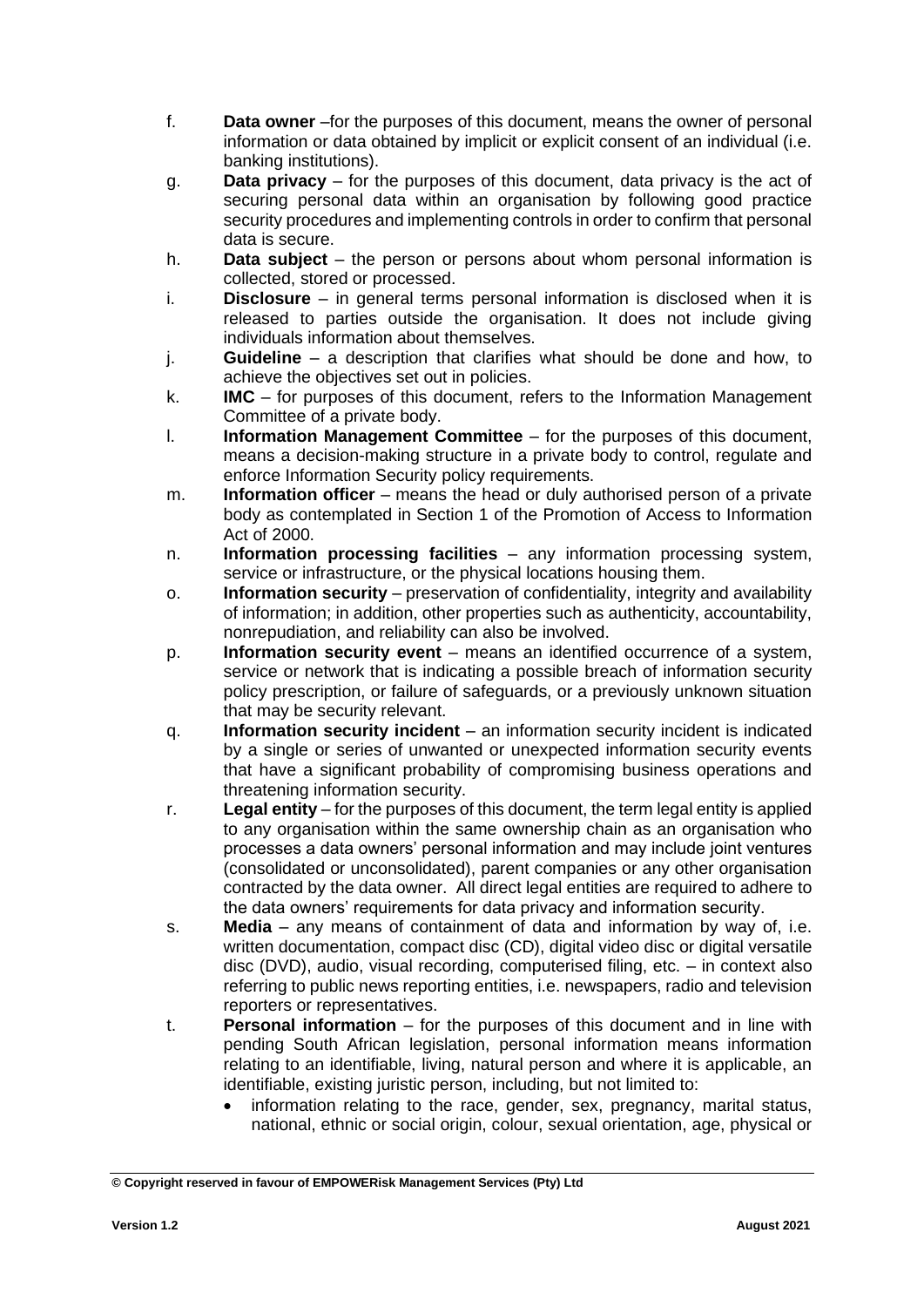mental health, well-being, disability, religion, conscience, belief, culture, language and birth of the person;

- information relating to the education or the medical, financial, criminal or employment history of the person;
- any identifying number, symbol, email address, physical address, telephone number, location information, online identifier or other particular assignment to the person;
- the biometric information of the person;
- the personal opinions, views, expressions or preferences of the person;
- correspondence sent by the person that is implicitly or explicitly of a private or confidential nature or further correspondence that would reveal the contents of the original correspondence;
- the views or opinions of another individual about the person; and
- the name of the person if it appears with other personal information relating to the person or if the disclosure of the name itself would reveal information about the person

All of the above is inclusive of information related to next of kin and information that is recorded in electronic formats (e.g. in databases, Word documents, Excel spreadsheets, email, closed circuit television (CCTV), voice recordings etc.) and all information about the person recorded in structured hard copy filing systems (e.g. personnel files).]

- u. **Policy** overall intention and direction as formally expressed by management.
- v. **Processing/Data processing** any operation or set of operations which is performed upon personal information, whether or not by automatic means, such as collection, recording, organising, storage, adaption or alteration, retrieval, consultation, use, disclosure by transmission, dissemination or otherwise making available, alignment or combination, blocking, erasure or destruction.
- w. **Production data** data that is used and/or produced during the normal dayto-day operations in the organisation.
- x. **Regulator** –means the Information Regulator established in terms of Section39 of the Protection of Personal Information Act.
- y. **Responsible party** means a public or private body or any other person which, alone or in conjunction with others, determines the purpose of and means for processing personal information.
- z. **Risk** combination of the probability of an event and its consequence.
- aa. **Risk analysis** systematic use of information to identify sources and to estimate the risk.
- bb. **Risk assessment** overall process of risk analysis and risk evaluation.
- cc. **Risk evaluation** process of comparing the estimated risk against given risk criteria to determine the significance of the risk.
- dd. **Risk management** coordinated activities to direct and control an organisation with regard to risk. Risk management typically includes risk assessment, risk treatment, risk acceptance and risk communication.
- ee. **Risk treatment** process of selection and implementation of measures to modify and reduce risk.
- ff. **Sanitation**  for the purposes of this document, sanitation is the process of removing all traces of a data subject- or owner's personal information from hard drives and other data storage media, before such equipment is exchanged, sold, discarded, passed to a new user or used for non-company purposes.
- gg. **Test data**  data that is specifically recorded for test purposes and is not used for day-today operations within the organisation.

**<sup>©</sup> Copyright reserved in favour of EMPOWERisk Management Services (Pty) Ltd**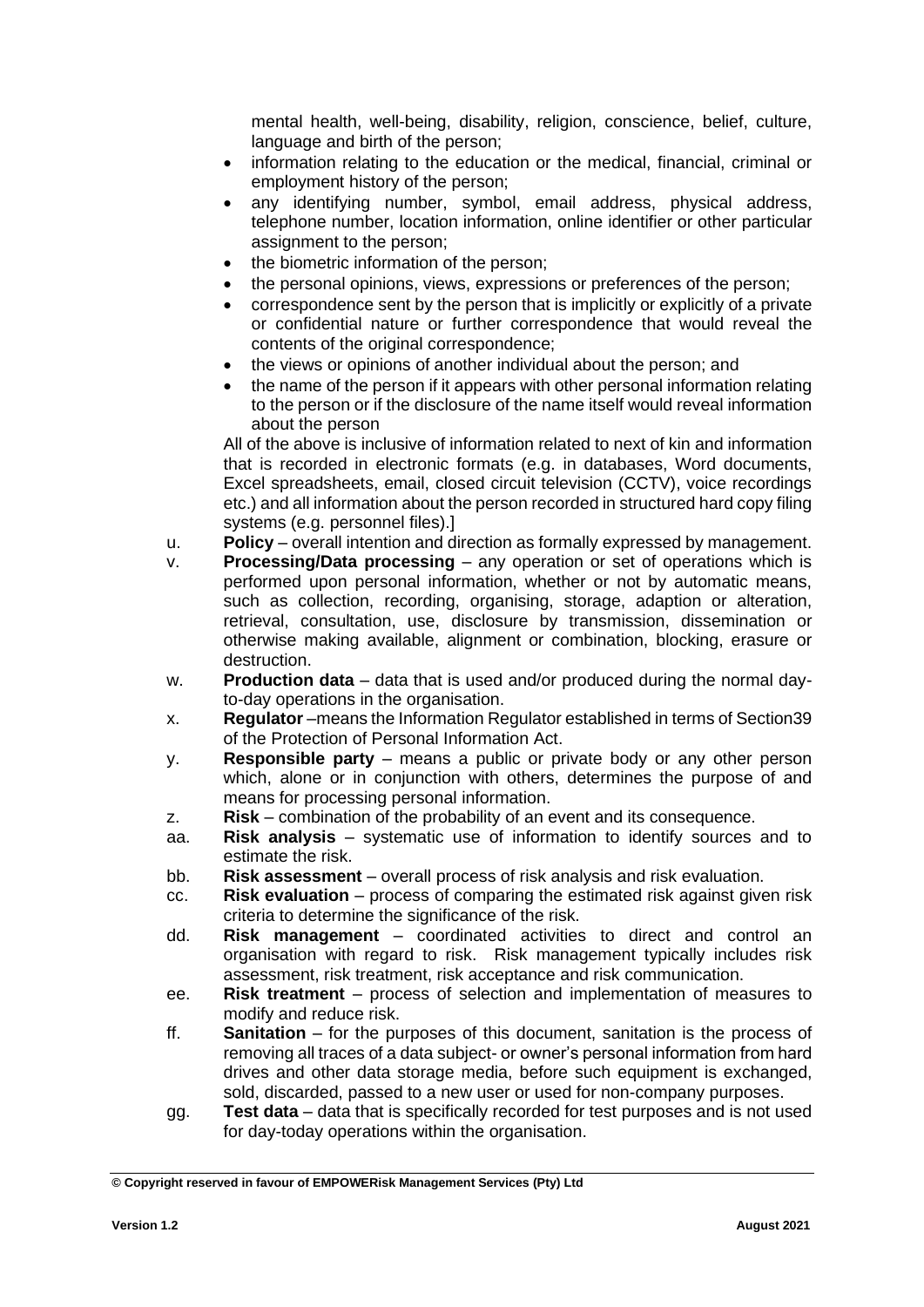- hh. **Third party/subcontractor**  any entity, whether an individual or a company, who is not part of a responsible party's organisational structure, but works with the responsible party, or processes personal information on the responsible party's behalf.
- ii. **Threat** a potential cause of an unwanted incident, which may result in harm to a system or organisation.
- jj. **Vulnerability**  a weakness of an asset or group of assets that can be exploited by one or more threats.

# **6. Management intent**

Against the background of the aforementioned, it is therefore the focused intent of the Company to incorporate all the applicable principles and regulations in this policy and to monitor and enforce compliance to its prescriptions by way of establishing the necessary mandated management and reporting structures to facilitate these outcomes.

#### **6.1 Objectives**

In order to create effective and visible guidelines for the Company, its employees and any associated third-party alliances or subcontractors, this policy has been specifically designed to meet the necessary compliance standards regarding the following aspects:

- a. Management of information security and data privacy within the structure of the Company;
- b. To manage and maintain the security of information and data processing facilities that are accessed, processed, communicated to, or managed by external parties;
- c. To ensure that all data and personal information receives an appropriate level of protection;
- d. To ensure that employees, contractors and third-party users of the Company understand their responsibilities and are suitable for the roles they perform, or are considered for and to reduce the risk of theft, fraud or misuse of facilities;
- e. To ensure that employees, contractors and third-party users of the Company are aware of personal information and data security, security threats and concerns, their responsibilities and liabilities and are equipped to support the organisational information technology policy of the Company in the course of their normal work and to reduce the risk of human error;
- f. To ensure that employees, contractors and third-party users of the Company exit the employment or change employment in an orderly manner;
- g. To prevent unauthorised physical access and damage to, or interference with the premises, data or personal information related to the Company;
- h. To ensure the correct and secure operation of all data and information processing facilities within the Company;
- i. To implement and maintain the appropriate level of data and information security and service delivery agreements;
- j. To minimise the risk of system failures;
- k. To protect the integrity of software data and personal information;

**<sup>©</sup> Copyright reserved in favour of EMPOWERisk Management Services (Pty) Ltd**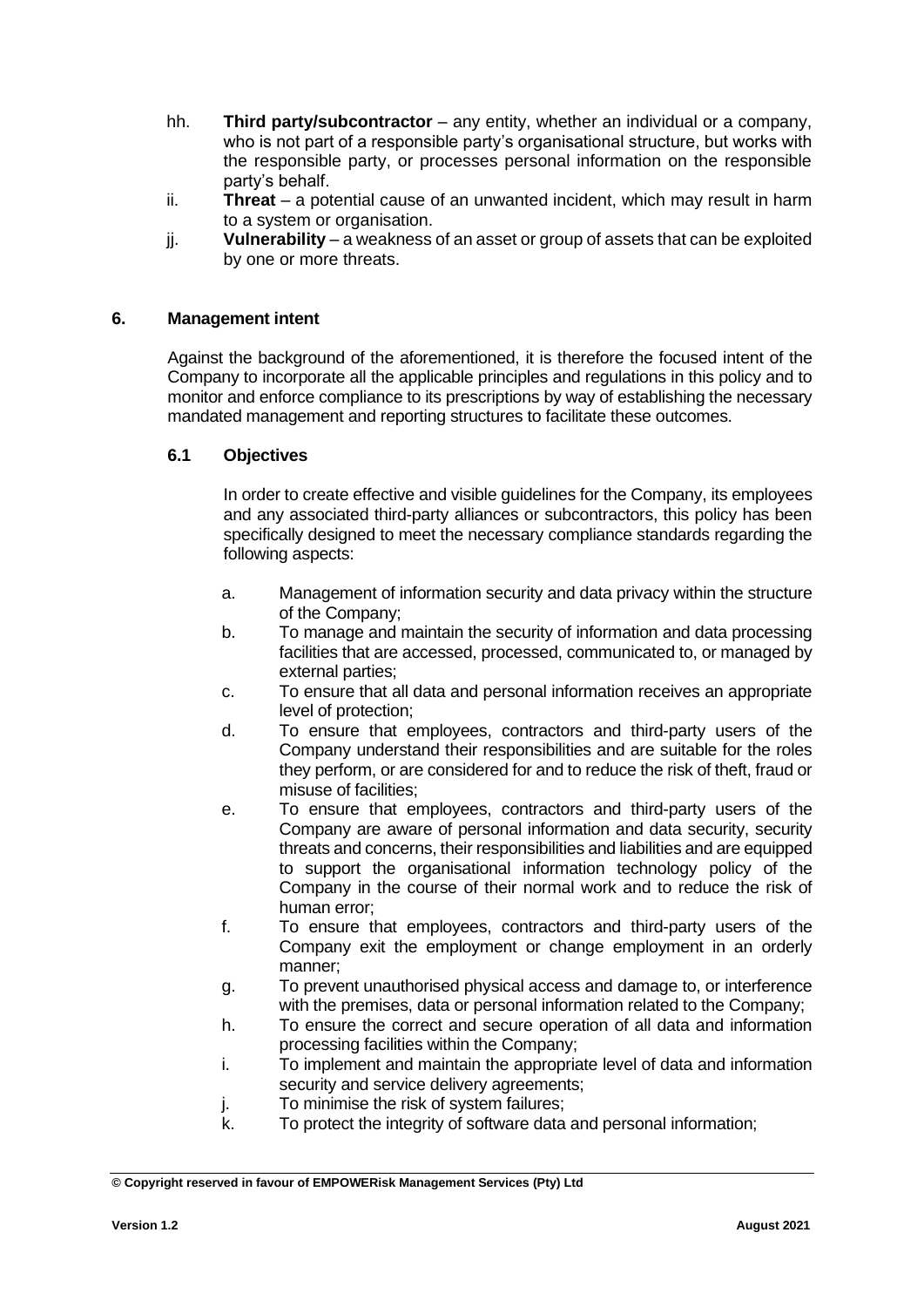- l. To maintain the integrity and availability of back-up of data, information and related processing facilities;
- m. To ensure the protection of data and personal information in any networks related to the Company, as well as protection of the supporting infrastructure;
- n. To prevent unauthorised disclosure, modification, removal or destruction of removable assets and media under the control of the Company;
- o. To ensure the security of electronic commerce services (where applicable) and their secure use within the Company;
- p. To detect unauthorised data and information processing activities within the Company;
- q. To ensure proper, authorised user access and to prevent unauthorised access and the compromise or theft of data and information of the Company;
- r. To prevent unauthorised user access and the compromise or theft of personal information or data from data / information processing facilities related to the operations and functions of the Company;
- s. To prevent unauthorised access to networked services if and when applicable;
- t. To prevent unauthorised access to the Company operating systems;
- u. To prevent unauthorised access to data and personal information held in any application systems within the Company;
- v. To ensure data and information security if and when mobile computing and teleworking facilities are employed by the Company;
- w. To ensure that security is an integral part of all relevant data and information systems in use by the Company;
- x. To prevent errors, loss, unauthorised modification or misuse of data and personal information in applications within the Company;
- y. To protect the confidentiality, authenticity or integrity of data and personal information within the Company by cryptographic means;
- z. To ensure the security of system files;
- aa. To maintain the security of application software, data and information within the Company;
- bb. To reduce risks resulting from exploitation of published technical vulnerabilities;
- cc. To ensure that any breach in information and data security events and weaknesses associated with information systems within the Company are communicated in a manner allowing timely corrective action to be taken;
- dd. To counteract interruptions to business activities and to protect critical business processes within the Company from the effects of major failures of data and information systems or disasters and to ensure their timely resumption;
- ee. To avoid violations of any law, statutory, regulatory or contractual obligations and of any security requirements;
- ff. To ensure compliance of systems used by the Company within its organisational security policies and standards and
- gg. To maximise the effectiveness of, and to minimise interference to or from the information and data systems audit process.

**<sup>©</sup> Copyright reserved in favour of EMPOWERisk Management Services (Pty) Ltd**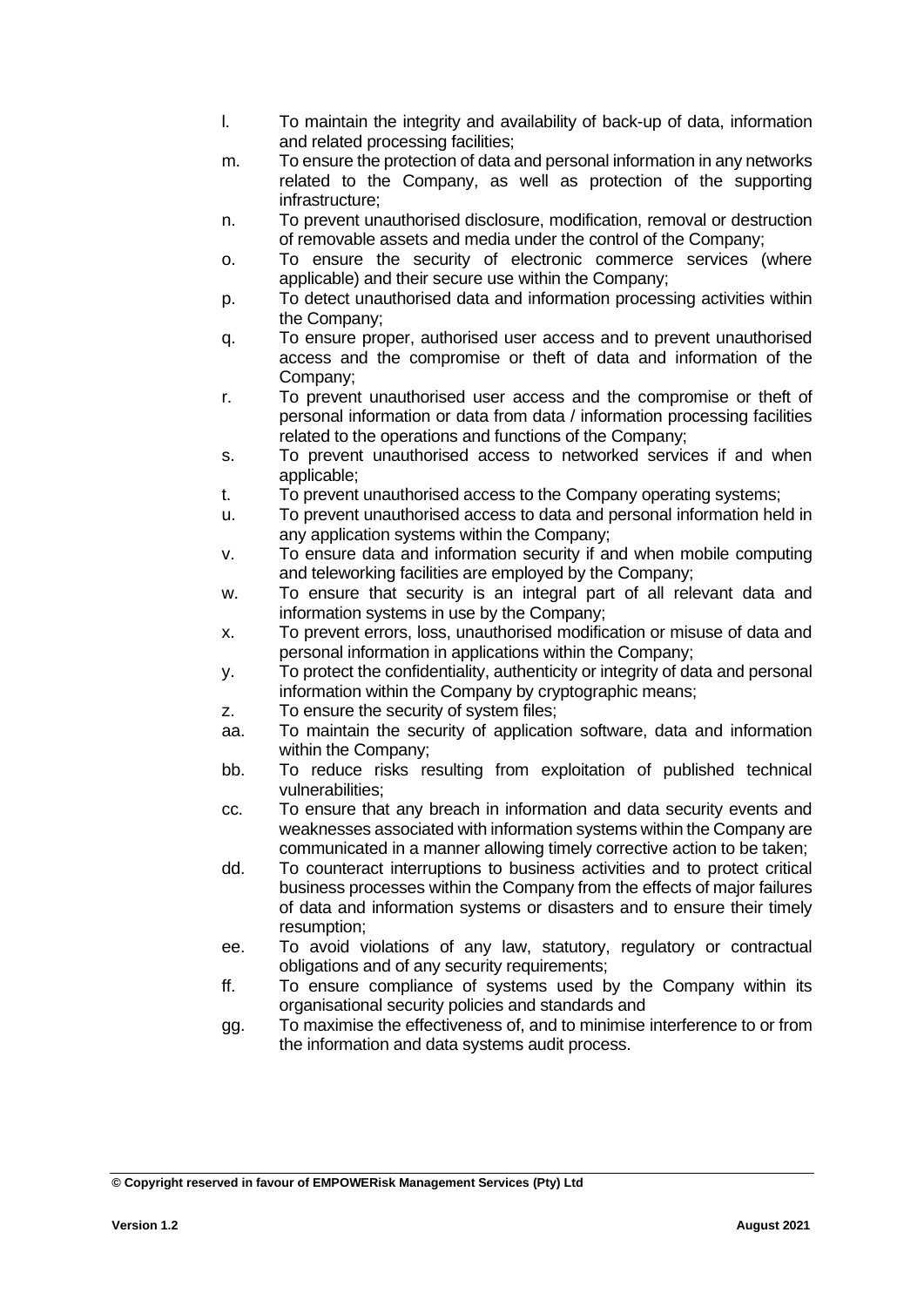# **7. Management subscription**

The management of the Company subscribes to the goals and principles of data and information security in line with relevant legislation and its business strategy and objectives.

The relationship of the Company with its personnel, clients and associates is based on mutual integrity and trust and it is therefore committed to maintaining this trust by protecting the privacy of personal information and data disclosed and received from any data subject or data owner at all times and to the best of its ability.

As part of this commitment, the Company will subscribe in all material respects to the following:

- a. Protection Of Personal Information Act 2013;
- b. Promotion of Access to Information Act 2000;
- c. Applicable guidelines as per the SA National Standard (ISO/SANS 27002:2008); and
- d. Generally Accepted Privacy Principles (G.A.P.P), consisting of the following:
	- i) **Management**  the Company defines documents, communicates and assigns accountability for its privacy policies and procedures;
	- ii) **Notice**  the Company provides notice about its privacy policies and procedures and identifies the purposes for which personal information is collected, used, retained and disclosed;
	- iii) **Choice and consent**  the Company describes the choices available to the individual and obtains implicit or explicit consent with respect to the collection, use and disclosure of personal information;
	- iv) **Collection**  the Company collects personal information only for the purposes identified in the notice;
	- v) **Use and retention**  the Company limits the use of personal information to the purposes identified in the notice and for which the individual has provided implicit or explicit consent and retains the information for only as long as necessary to fulfil the stated purposes
	- vi) **Access**  the Company provides individuals with convenient access to their personal information for review and updates;
	- vii) **Disclosure (to third parties**) the Company discloses personal information to third parties only for the purposes identified in the notice and with the implicit or explicit consent of the individual;
	- viii) **Security (for privacy)** the Company protects personal information against unauthorised access (both physical and logical);
	- ix) **Quality** the Company maintains accurate, complete and relevant personal information for the purposes identified in the notice; and
	- x) **Monitoring and enforcement** the Company monitors compliance with its Information Security policies and procedures and has procedures to address privacy-related complaints and disputes.

#### **8. Management control and enforcement**

#### **8.1 Information Officer**

In order to comply with legislation and to facilitate and manage the outcomes of

**<sup>©</sup> Copyright reserved in favour of EMPOWERisk Management Services (Pty) Ltd**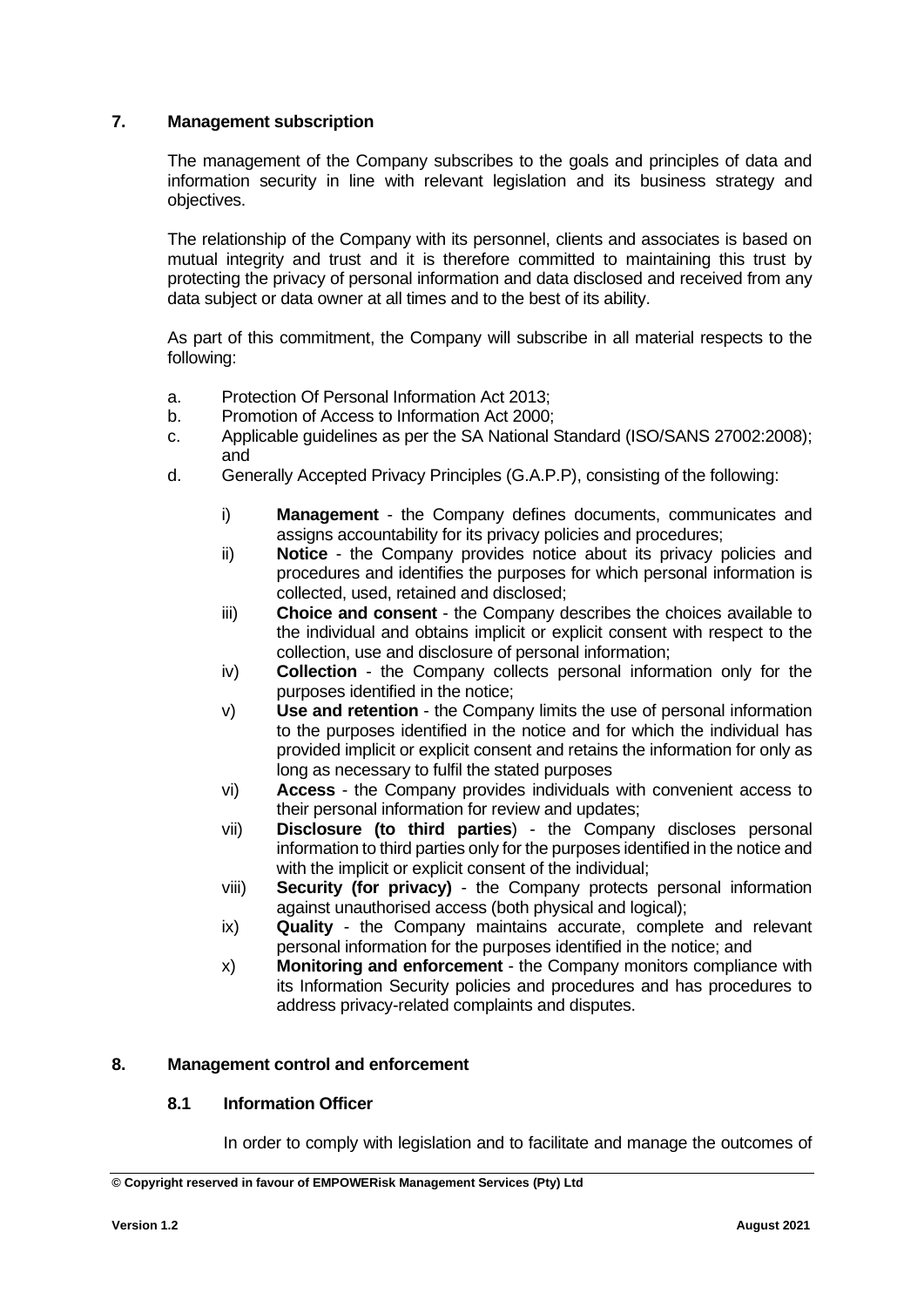the declared intent of the management of the Company regarding this policy, the Information Officer for the Company will be the Chief Executive Officer or a duly authorised person of the Company according to the requirements as defined under Section 1 of the Protection of Personal Information Act 2013 and read together with the prescriptions of Section 1 of the Promotion of Access to Information Act 2000.

The Information Officer will be duly registered with the Information Regulator as is required by the applicable legislation after its establishment and will report to the Board of Directors of the Company.

The role and responsibilities of the Information Officer and by delegation the duly authorised person, will be included in a formalised and documented job description for assessment and regulatory purposes and also to facilitate compliance to Section 55 of the Protection of Personal Information Act 2013.

The officer and duly authorised person will perform in their respective capacities immediately after appointment, but will officially only take up their duties in terms of this Act after the establishment of the Information Regulator and their subsequent registration with the Regulator.

# **8.2 Breach of information security event**

### **a. Definition**

A breach of information security event can be defined as "the actual or potential loss of personal data and/or any information that could lead to identity fraud or have any other significant impacts on individuals or the Company".

# **b. Application**

The prescriptions applicable to this matter will apply to all Company personnel and third-party service providers under contract to the Company.

# **c. Identification of event/incidents**

The following are common examples of events, which include but is not limited to:

- i. Loss or damage to paper-based files containing classified or personal identifiable information;
- ii. Loss of computer equipment due to crime or an individual's carelessness;
- iii. Loss of unencrypted computer media e.g. compact disc (CD), data stick, laptop or other portable device;
- iv. Corrupted data;
- v. Access to inappropriate websites in breach of policy;
- vi. Theft;
- vii. Fraud;
- viii. A computer virus;
- ix. Successful hacking attack;

#### **© Copyright reserved in favour of EMPOWERisk Management Services (Pty) Ltd**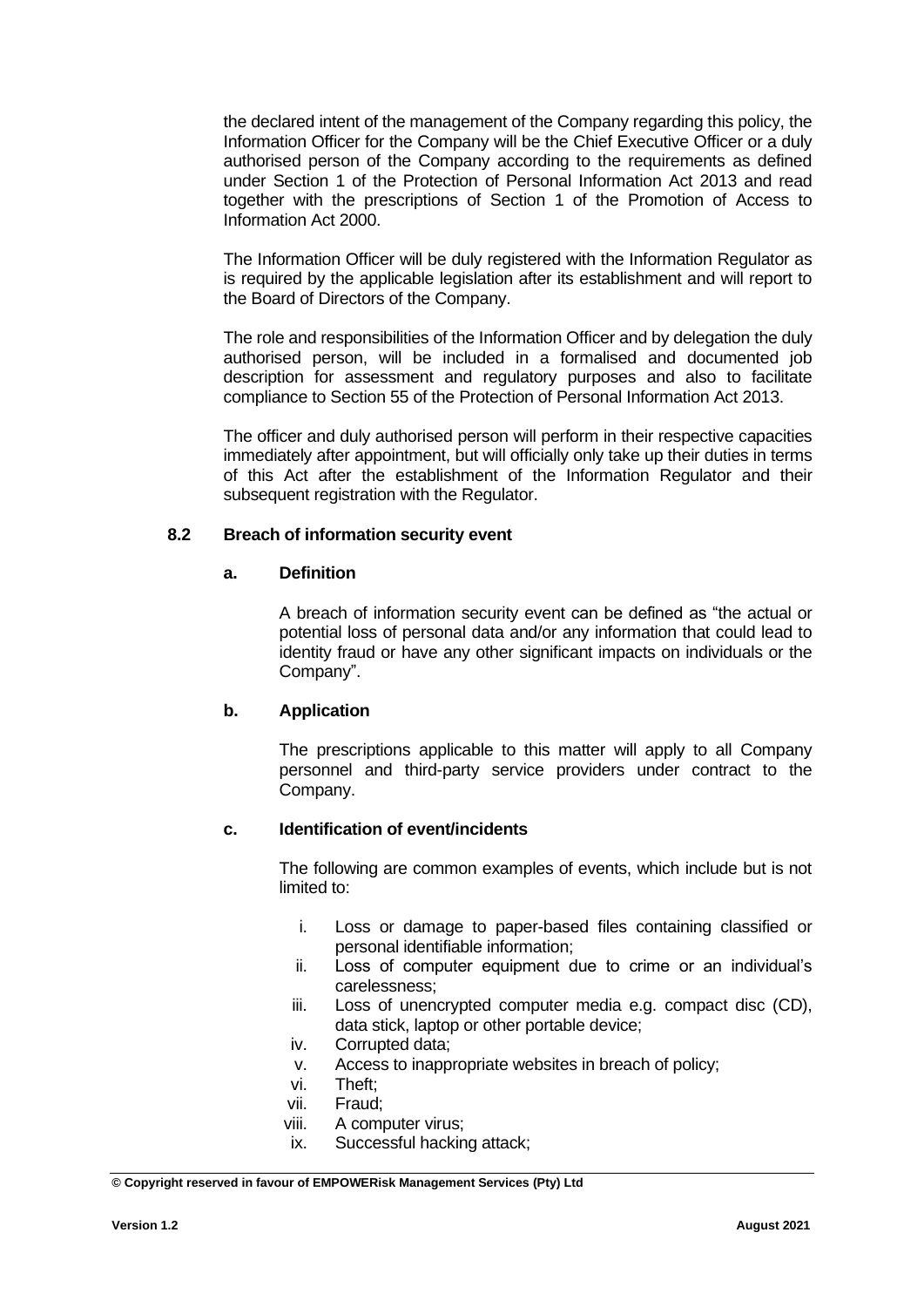- x. Accessing a system or computer using someone else's authorisation code, either fraudulently or by accident;
- xi. Forced entry gained to a secure room/building housing classified information;
- xii. Finding classified or confidential Company information outside Company premises;
- xiii. Finding Company paper or electronic records about identifiable individuals in any location outside of the Company premises;
- xiv. Discussing personnel or any other data subject's personal information with someone else in an open area where the conversation can be overheard by outsiders;
- xv. Personal identifiable information sent by insecure means/lost in transit (e.g. payslips, human resources records, financial statements, copies of identity documents, etc.);
- xvi. Unauthorised copying of, or removal of personal identifiable information;
- xvii. A fax, email or paper document with personal identifiable information sent to the incorrect recipient;
- xviii. Evidence of tampering/damage to data cabling between server and work stations or cabling not installed to acceptable industry safety standards;
- xix. Unsecured handling of information storage systems/equipment during a period of disaster or serious damage to the housing complex due to e.g. fire, flooding, earthquake, sabotage, etc.;
- xx. Evidence of unauthorised cameras, monitoring devices, or listening equipment in the information processing facilities;
- xxi. Suspicious unaccompanied persons wandering around in information security areas;
- xxii. Allowing uncleared and/or un-identified third party I/T or other contractor personnel to work on information security systems of the Company.
- xxiii. Evidence of unattended and unsecured information processing workstations not securely logged-off during the absence of the operator;
- xxiv. Evidence of weak or no appropriate password management/logon procedures; and
- xxv. Any violation of related security protocols as prescribed by the Company Information Security Policy that can possibly lead to the loss of classified information.

# **d. Reporting process**

Where there are reasonable grounds to believe that the personal information of a data subject has been accessed or acquired by any unauthorised person, the Company is obliged under Section 22, subsection 1 of the Protection of Personal Information Act (pending) to notify the Regulator and also (subject to subsection 3) the data subject of the event/incident.

Under this policy all Company employees and third-party contractors to the Company are obligated to report any breach, or suspected breach of information security immediately to the Company via a prescribed process.

**<sup>©</sup> Copyright reserved in favour of EMPOWERisk Management Services (Pty) Ltd**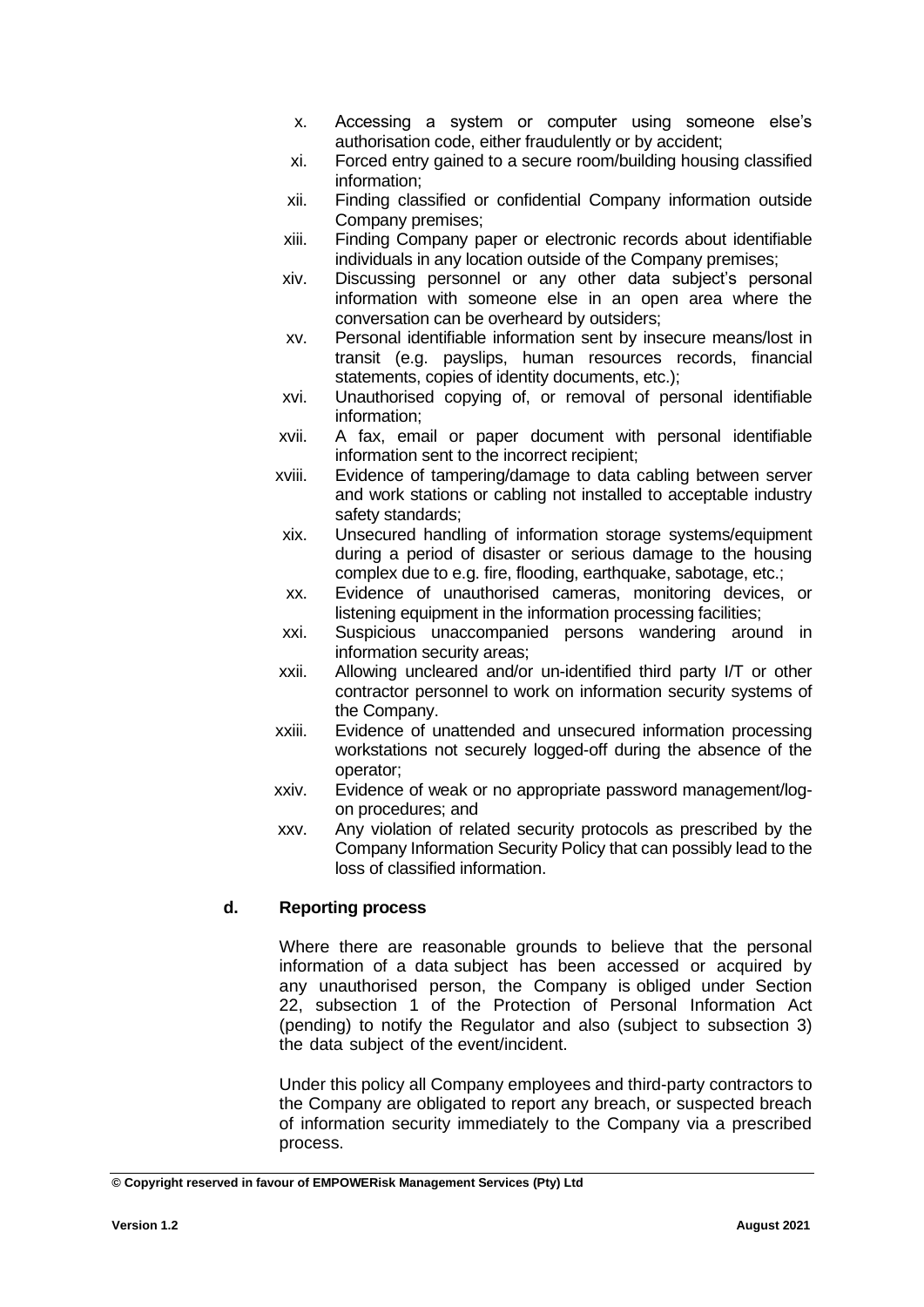The prescribed process for reporting any breach of information security event related to any personal information owned by, or under control of the Company, will be that any person that has any knowledge or evidence of such an occurrence will be obliged to make a written initial report regarding the incident immediately after acquiring the knowledge or evidence of the incident to the Information Officer, or in his/her absence, to any of the members of the Information Management Committee.

A compulsory breach of information security event report must be fully completed by the person witnessing or discovering the incident immediately after the initial report and submitted to the Information Officer, or in his/her absence, to any of the members of the Information Management Committee.

**Please note** - A signed copy of this report must be retained as receipt by the person that submits the report.

Only the Information Management Committee will be mandated to make a factual assessment of the incident in order to take whatever remedial steps necessary to contain the situation and also for the regulatory reporting of the incident to the Information Regulator, data subject and data owner where it is deemed to be appropriate and applicable.

No other employee or any third-party contractor of the Company will have any mandate to decide on the merits, or applicability of any reports in this category, unless specifically authorised to this effect in writing by the management of the Company.

Any violation of this prescription will be addressed via the disciplinary code, or the third-party management prescriptions of the Company as is applicable.

# **e. Accountability**

Any employee that is found to be responsible for an event where a breach of information security occurs through negligence, or noncompliance to the Company's policy prescriptions, or any person that has knowledge of such an occurrence and fails to report the incident for whatever reason, will be held fully accountable for the incident and subjected to the disciplinary code and procedure of the Company.

The contractual agreements of external third-party contractors to the Company will be subject to immediate suspension or termination in the sole discretion of the management of the Company, pending investigation and recommendations of the Information Management Committee of the Company.

In the event of a monetary loss to the Company as a direct result of the occurrence of the breach in information security, the responsible party, or parties in both instances may be held fully liable for the loss and any costs for recovery thereof in the sole discretion of the management of the Company.

**© Copyright reserved in favour of EMPOWERisk Management Services (Pty) Ltd**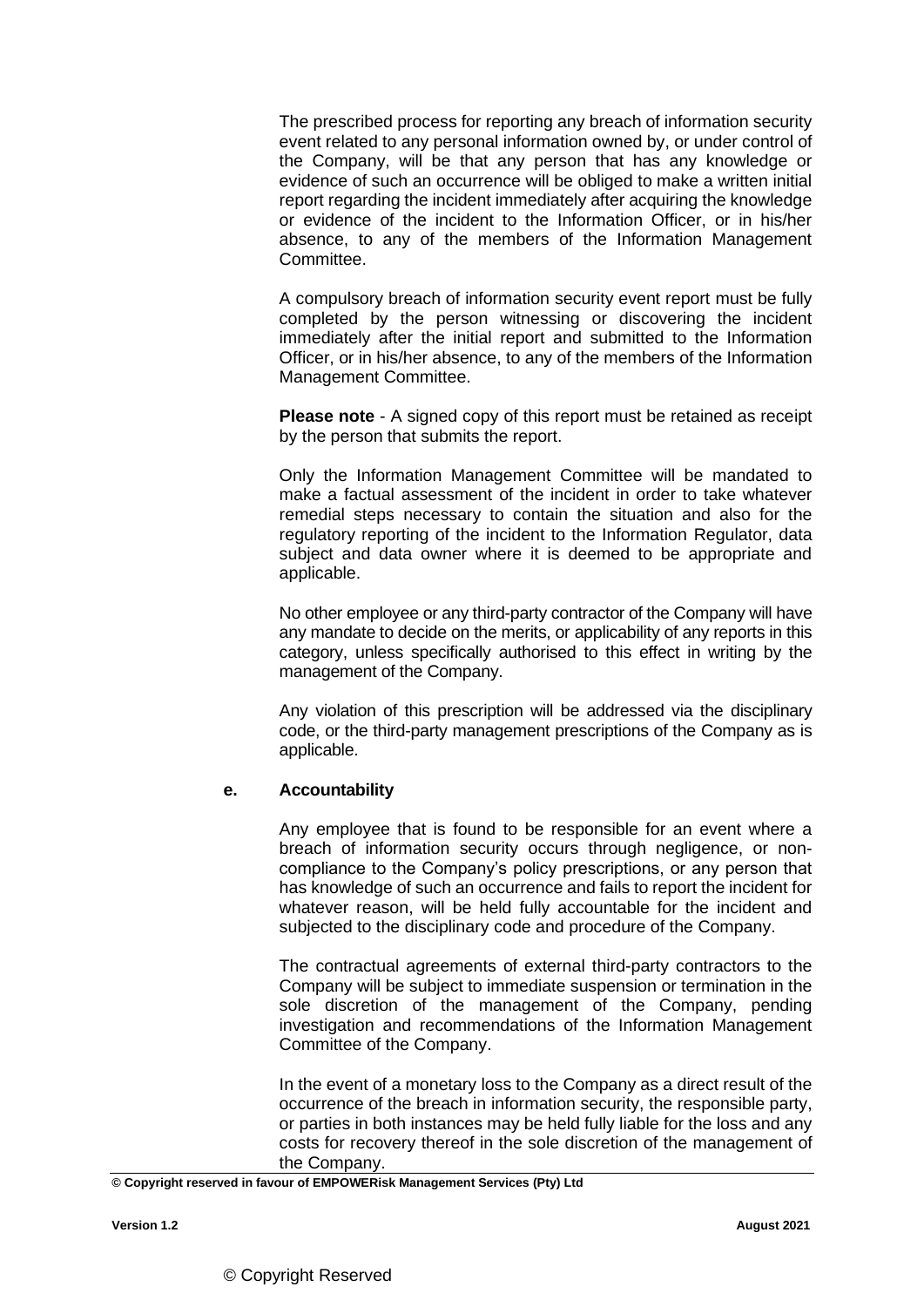# **f. Enforcement**

The severity of any disciplinary or other enforcement action taken by the Company will vary based on factors considered relevant by the Information Management Committee, including but not limited to:

- a. The sensitivity of the personal data disclosed or used in violation of this policy;
- b. The number of parties impacted by the violation of this policy;
- c. The duration of the improper disclosure or unauthorised use;
- d. Prior improper disclosure or use of personal information by any applicable accountable party; and
- e. Whether the violation or neglect was inadvertent or the result of inadequate training, or supervision.

**Please note**: Where the Information Management Committee believes that the conduct may constitute a violation of any applicable law, rule, or regulation, the conduct may be disclosed to appropriate law enforcement and regulatory authorities.

#### **9. Third party management**

All third-party agreements with the Company will make provision for the clauses and conditions necessary for these parties to comply with the information security requirements in terms of this Policy and the remedial procedures to enforce these requirements.

The strict compliance of third parties to the conditions contained in the relevant agreements will be monitored by the Information Officer or delegated Deputy Information Officer/(s) of the Company as part of their job description and any violations reported to the Information Management Committee for assessment and remedial actions where appropriate

# **10. Dealing with public media**

Only Management or designated representatives of the Company will be authorised to make any presentation, comment, statement or direct contact with the public media regarding any matter whatsoever regarding any Information Security incident, client information or any business issues directly related to the organisation and/or its operations.

Any employee, contractor, or associated third party that is found in violation of this ruling will be subjected to the applicable sanctions in accordance with the Company's disciplinary code and/or any other related policy governance as may be applicable.

#### **11. Revision of the policy**

The policy will be reviewed on an annual basis to address any changes in the technical domain, or applicable legislation.

**<sup>©</sup> Copyright reserved in favour of EMPOWERisk Management Services (Pty) Ltd**